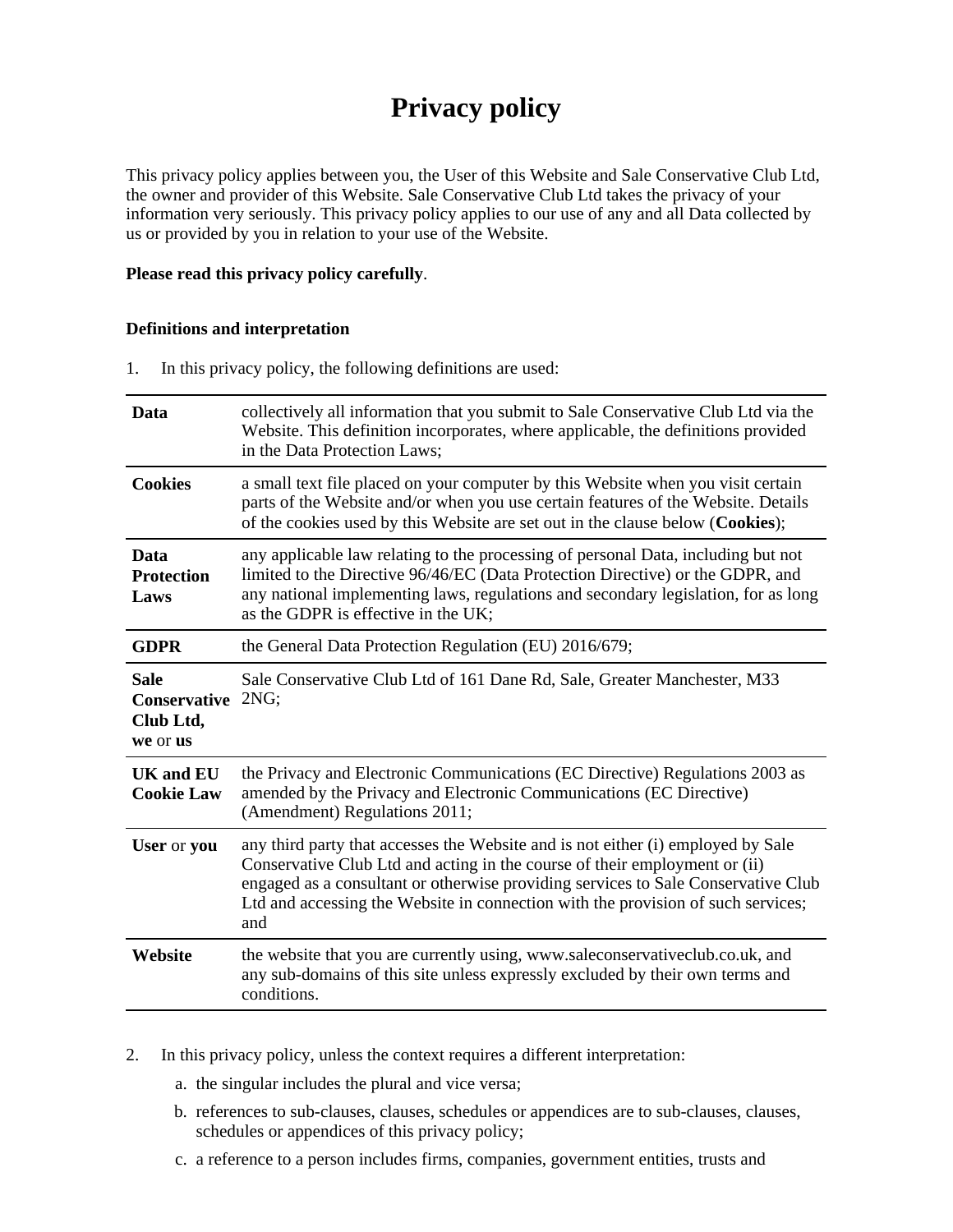partnerships;

- d. "including" is understood to mean "including without limitation";
- e. reference to any statutory provision includes any modification or amendment of it;
- f. the headings and sub-headings do not form part of this privacy policy.

## **Scope of this privacy policy**

- 3. This privacy policy applies only to the actions of Sale Conservative Club Ltd and Users with respect to this Website. It does not extend to any websites that can be accessed from this Website including, but not limited to, any links we may provide to social media websites.
- 4. For purposes of the applicable Data Protection Laws, Sale Conservative Club Ltd is the "data controller". This means that Sale Conservative Club Ltd determines the purposes for which, and the manner in which, your Data is processed.

## **Data collected**

- 5. We may collect the following Data, which includes personal Data, from you:
	- a. name;
	- b. date of birth;
	- c. job title;
	- d. contact Information such as email addresses and telephone numbers; in each case, in accordance with this privacy policy.

## **How we collect Data**

- 6. We collect Data in the following ways:
	- a. data is given to us by you; and
	- b. data is collected automatically.

## **Data that is given to us by you**

- 7. Sale Conservative Club Ltd will collect your Data in a number of ways, for example:
	- a. when you contact us through the Website, by telephone, post, e-mail or through any other means;
	- b. when you complete surveys that we use for research purposes (although you are not obliged to respond to them);
	- c. when you enter a competition or promotion through a social media channel;
	- d. when you make payments to us, through this Website or otherwise;
	- e. when you elect to receive marketing communications from us;
	- f. when you use our services;

in each case, in accordance with this privacy policy.

#### **Data that is collected automatically**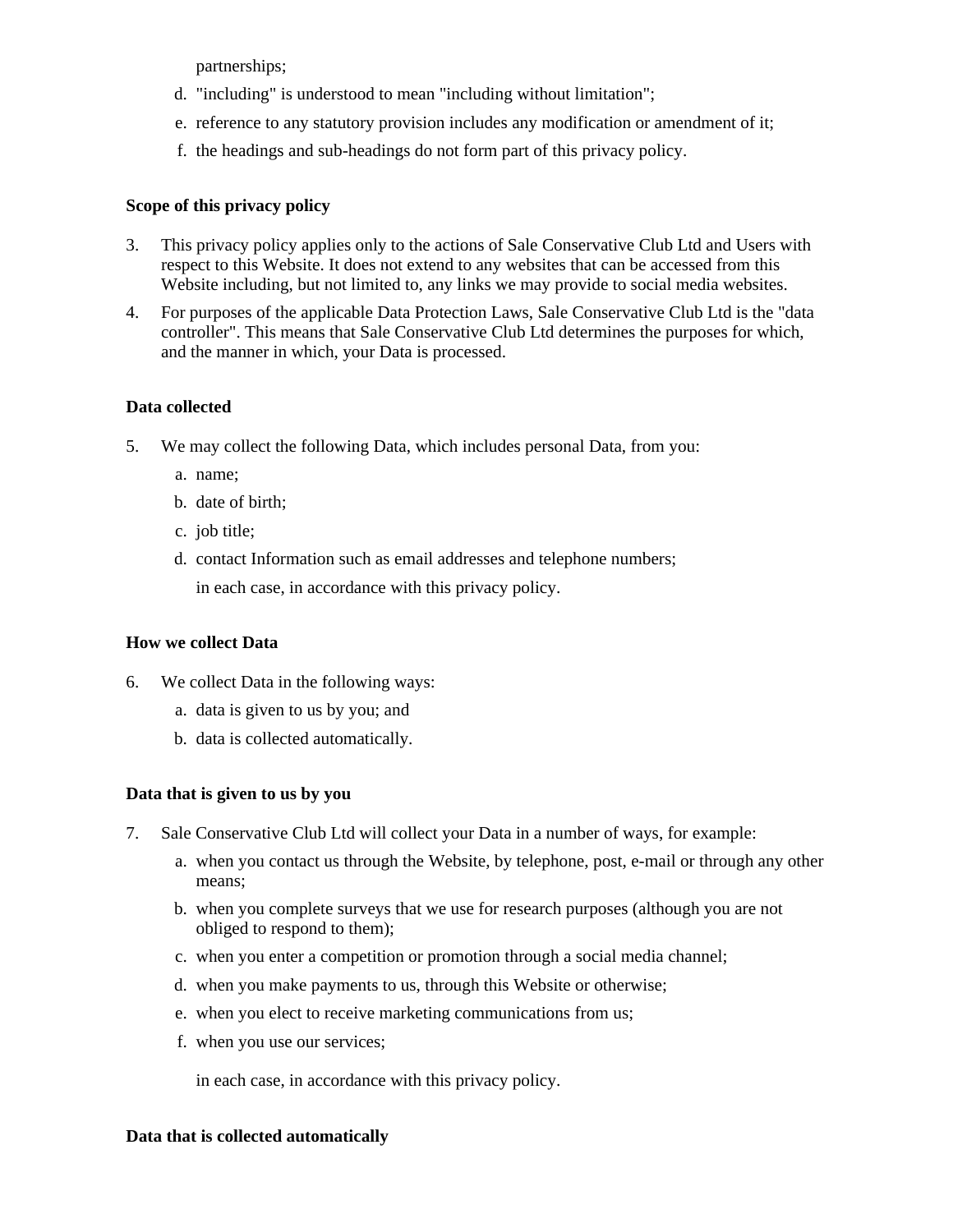- 8. To the extent that you access the Website, we will collect your Data automatically, for example:
	- a. we automatically collect some information about your visit to the Website. This information helps us to make improvements to Website content and navigation, and includes your IP address, the date, times and frequency with which you access the Website and the way you use and interact with its content.
	- b. we will collect your Data automatically via cookies, in line with the cookie settings on your browser. For more information about cookies, and how we use them on the Website, see the section below, headed "Cookies".

#### **Our use of Data**

- 9. Any or all of the above Data may be required by us from time to time in order to provide you with the best possible service and experience when using our Website. Specifically, Data may be used by us for the following reasons:
	- a. internal record keeping;
	- b. transmission by email of marketing materials that may be of interest to you;
	- c. to respond to and manage bookings and enquiries;

in each case, in accordance with this privacy policy.

- 10. We may use your Data for the above purposes if we deem it necessary to do so for our legitimate interests. If you are not satisfied with this, you have the right to object in certain circumstances (see the section headed "Your rights" below).
- 11. For the delivery of direct marketing to you via e-mail, we'll need your consent, whether via an opt-in or soft-opt-in:
	- a. soft opt-in consent is a specific type of consent which applies when you have previously engaged with us (for example, you contact us to ask us for more details about a particular product/service, and we are marketing similar products/services). Under "soft opt-in" consent, we will take your consent as given unless you opt-out.
	- b. for other types of e-marketing, we are required to obtain your explicit consent; that is, you need to take positive and affirmative action when consenting by, for example, checking a tick box that we'll provide.
	- c. if you are not satisfied about our approach to marketing, you have the right to withdraw consent at any time. To find out how to withdraw your consent, see the section headed "Your rights" below.
- 12. We may use your Data to show you Sale Conservative Club Ltd adverts and other content on other websites. If you do not want us to use your data to show you Sale Conservative Club Ltd adverts and other content on other websites, please turn off the relevant cookies (please refer to the section headed "Cookies" below).

#### **Who we share Data with**

- 13. We may share your Data with the following groups of people for the following reasons:
	- a. our employees, agents and/or professional advisors to answer queries regarding bookings and membership and to obtain advice from professional advisors;
	- b. third party payment providers who process payments made over the Website to enable third party payment providers to process user payments and refunds;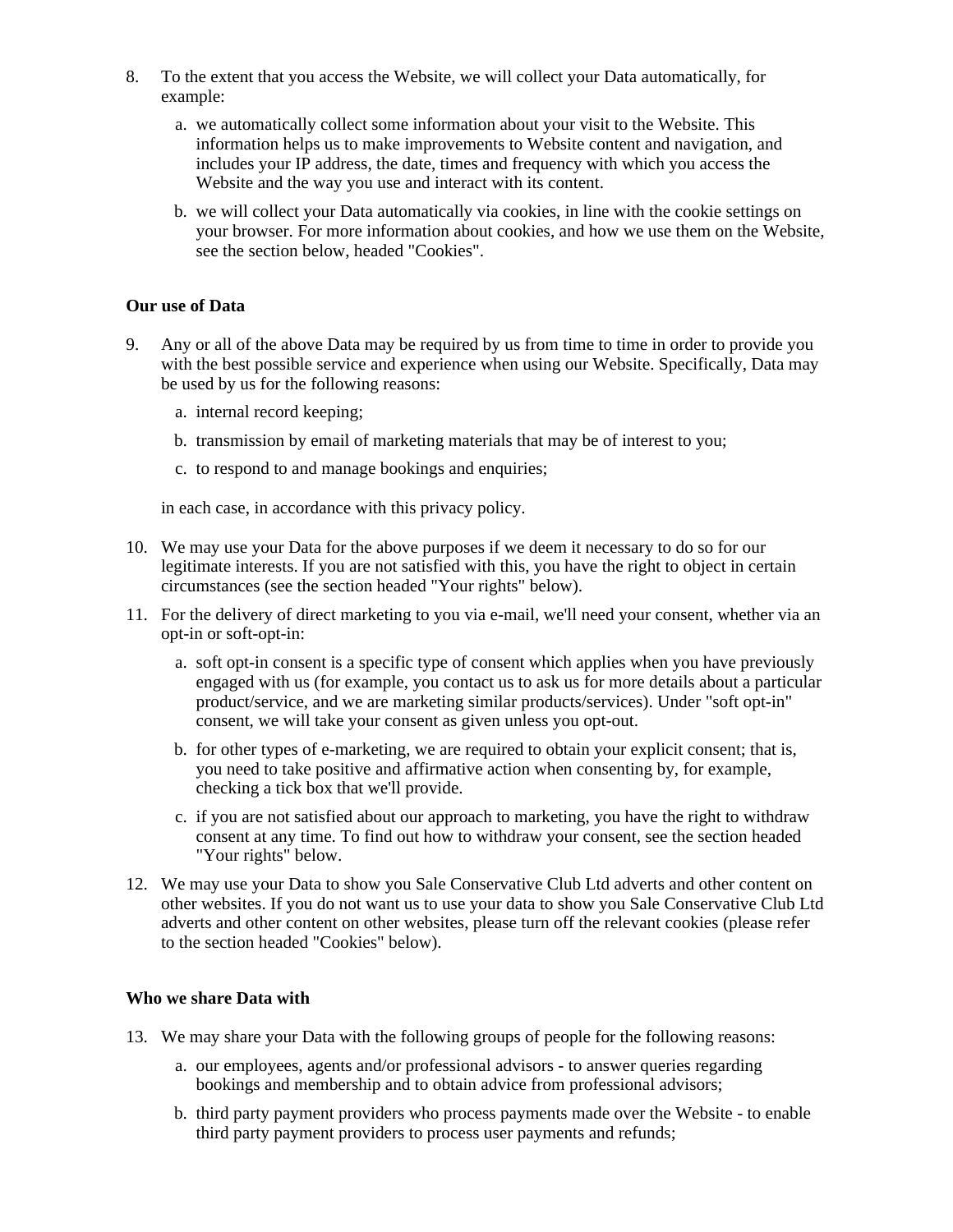in each case, in accordance with this privacy policy.

## **Keeping Data secure**

- 14. We will use technical and organisational measures to safeguard your Data, for example:
	- a. access to your account is controlled by a password and a user name that is unique to you.
	- b. we store your Data on secure servers.
- 15. Technical and organisational measures include measures to deal with any suspected data breach. If you suspect any misuse or loss or unauthorised access to your Data, please let us know immediately by contacting us via this e-mail address: 161 Dane Rd, Sale M33 2NG.
- 16. If you want detailed information from Get Safe Online on how to protect your information and your computers and devices against fraud, identity theft, viruses and many other online problems, please visit www.getsafeonline.org. Get Safe Online is supported by HM Government and leading businesses.

## **Data retention**

- 17. Unless a longer retention period is required or permitted by law, we will only hold your Data on our systems for the period necessary to fulfil the purposes outlined in this privacy policy or until you request that the Data be deleted.
- 18. Even if we delete your Data, it may persist on backup or archival media for legal, tax or regulatory purposes.

# **Your rights**

- 19. You have the following rights in relation to your Data:
	- a. **Right to access** the right to request (i) copies of the information we hold about you at any time, or (ii) that we modify, update or delete such information. If we provide you with access to the information we hold about you, we will not charge you for this, unless your request is "manifestly unfounded or excessive." Where we are legally permitted to do so, we may refuse your request. If we refuse your request, we will tell you the reasons why.
	- b. **Right to correct** the right to have your Data rectified if it is inaccurate or incomplete.
	- c. **Right to erase** the right to request that we delete or remove your Data from our systems.
	- d. **Right to restrict our use of your Data** the right to "block" us from using your Data or limit the way in which we can use it.
	- e. **Right to data portability** the right to request that we move, copy or transfer your Data.
	- f. **Right to object** the right to object to our use of your Data including where we use it for our legitimate interests.
- 20. To make enquiries, exercise any of your rights set out above, or withdraw your consent to the processing of your Data (where consent is our legal basis for processing your Data), please contact us via this e-mail address: 161 Dane Rd, Sale M33 2NG.
- 21. If you are not satisfied with the way a complaint you make in relation to your Data is handled by us, you may be able to refer your complaint to the relevant data protection authority. For the UK, this is the Information Commissioner's Office (ICO). The ICO's contact details can be found on their website at https://ico.org.uk/.
- 22. It is important that the Data we hold about you is accurate and current. Please keep us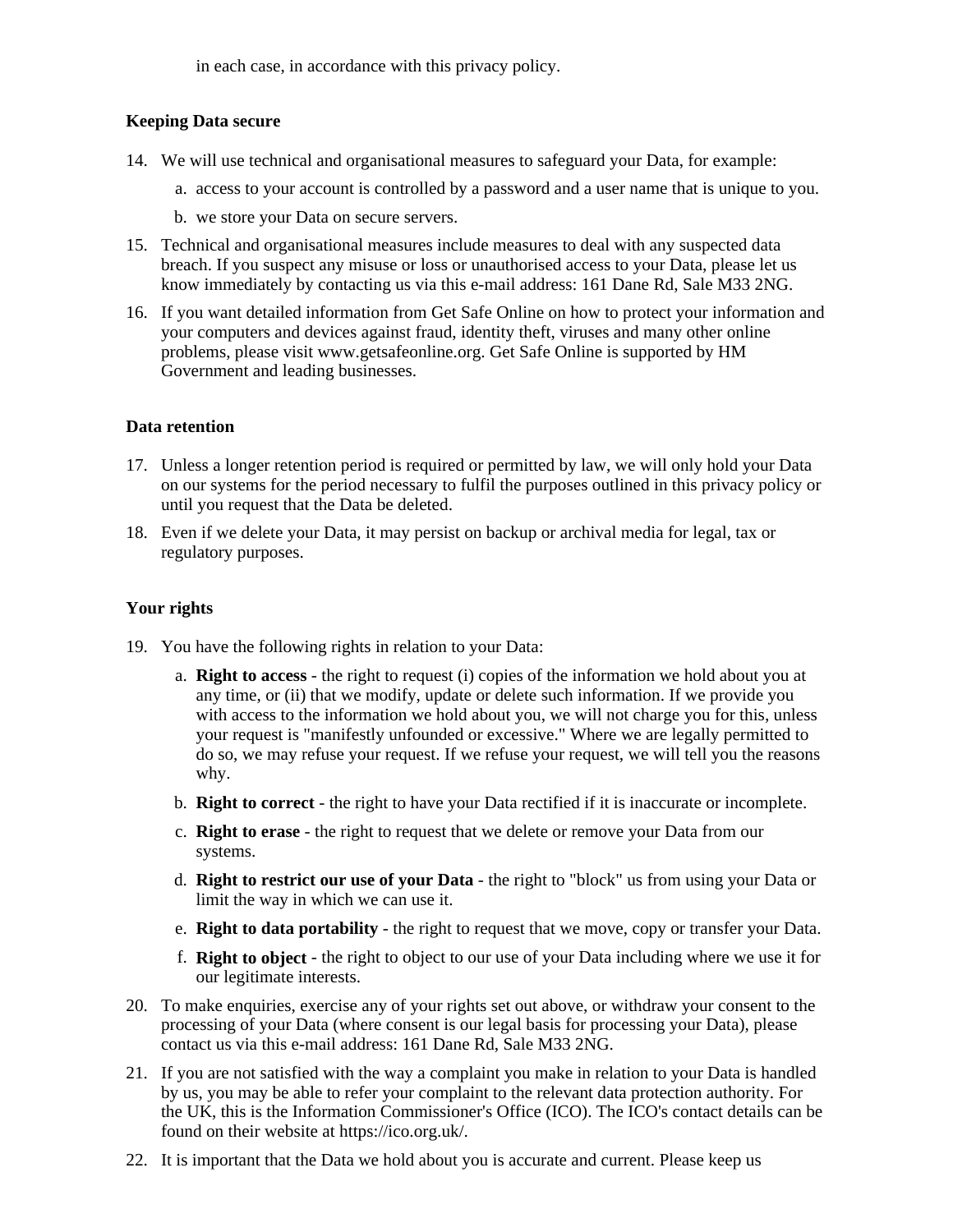informed if your Data changes during the period for which we hold it.

## **Links to other websites**

23. This Website may, from time to time, provide links to other websites. We have no control over such websites and are not responsible for the content of these websites. This privacy policy does not extend to your use of such websites. You are advised to read the privacy policy or statement of other websites prior to using them.

## **Changes of business ownership and control**

- 24. Sale Conservative Club Ltd may, from time to time, expand or reduce our business and this may involve the sale and/or the transfer of control of all or part of Sale Conservative Club Ltd. Data provided by Users will, where it is relevant to any part of our business so transferred, be transferred along with that part and the new owner or newly controlling party will, under the terms of this privacy policy, be permitted to use the Data for the purposes for which it was originally supplied to us.
- 25. We may also disclose Data to a prospective purchaser of our business or any part of it.
- 26. In the above instances, we will take steps with the aim of ensuring your privacy is protected.

## **Cookies**

- 27. This Website may place and access certain Cookies on your computer. Sale Conservative Club Ltd uses Cookies to improve your experience of using the Website. Sale Conservative Club Ltd has carefully chosen these Cookies and has taken steps to ensure that your privacy is protected and respected at all times.
- 28. All Cookies used by this Website are used in accordance with current UK and EU Cookie Law.
- 29. Before the Website places Cookies on your computer, you will be presented with a message bar requesting your consent to set those Cookies. By giving your consent to the placing of Cookies, you are enabling Sale Conservative Club Ltd to provide a better experience and service to you. You may, if you wish, deny consent to the placing of Cookies; however certain features of the Website may not function fully or as intended.
- 30. This Website may place the following Cookies:

| <b>Type of Cookie</b>      | <b>Purpose</b>                                                                                                                                                                                                                                                                                                        |
|----------------------------|-----------------------------------------------------------------------------------------------------------------------------------------------------------------------------------------------------------------------------------------------------------------------------------------------------------------------|
| Strictly necessary cookies | These are cookies that are required for the operation of our<br>website. They include, for example, cookies that enable you to<br>log into secure areas of our website, use a shopping cart or<br>make use of e-billing services.                                                                                     |
| Functionality cookies      | These are used to recognise you when you return to our website.<br>This enables us to personalise our content for you, greet you by<br>name and remember your preferences (for example, your choice<br>of language or region).                                                                                        |
| Targeting cookies          | These cookies record your visit to our website, the pages you<br>have visited and the links you have followed. We will use this<br>information to make our website and the advertising displayed<br>on it more relevant to your interests. We may also share this<br>information with third parties for this purpose. |

31. You can find a list of Cookies that we use in the Cookies Schedule.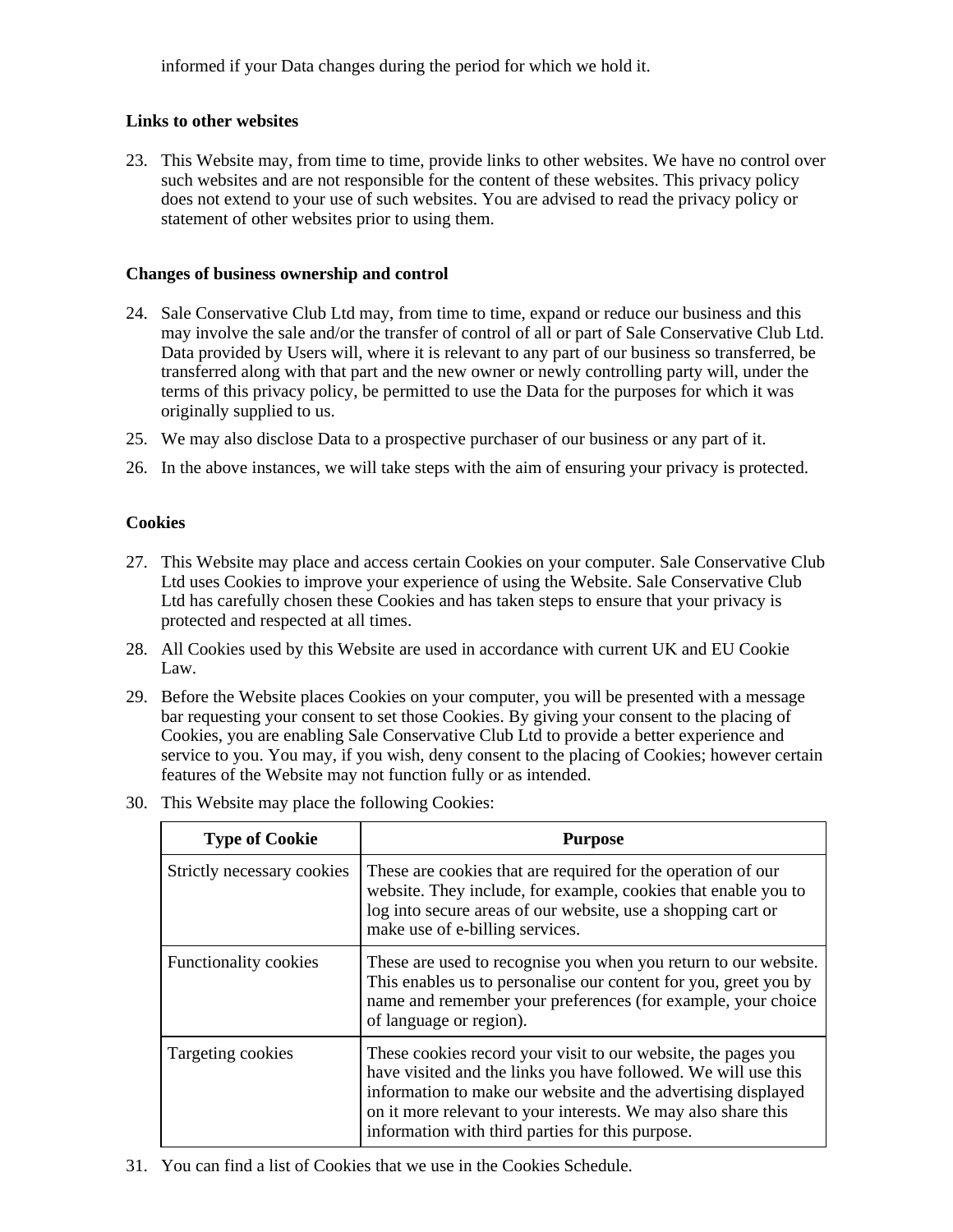- 32. You can choose to enable or disable Cookies in your internet browser. By default, most internet browsers accept Cookies but this can be changed. For further details, please consult the help menu in your internet browser.
- 33. You can choose to delete Cookies at any time; however you may lose any information that enables you to access the Website more quickly and efficiently including, but not limited to, personalisation settings.
- 34. It is recommended that you ensure that your internet browser is up-to-date and that you consult the help and guidance provided by the developer of your internet browser if you are unsure about adjusting your privacy settings.
- 35. For more information generally on cookies, including how to disable them, please refer to aboutcookies.org. You will also find details on how to delete cookies from your computer.

## **General**

- 36. You may not transfer any of your rights under this privacy policy to any other person. We may transfer our rights under this privacy policy where we reasonably believe your rights will not be affected.
- 37. If any court or competent authority finds that any provision of this privacy policy (or part of any provision) is invalid, illegal or unenforceable, that provision or part-provision will, to the extent required, be deemed to be deleted, and the validity and enforceability of the other provisions of this privacy policy will not be affected.
- 38. Unless otherwise agreed, no delay, act or omission by a party in exercising any right or remedy will be deemed a waiver of that, or any other, right or remedy.
- 39. This Agreement will be governed by and interpreted according to the law of England and Wales. All disputes arising under the Agreement will be subject to the exclusive jurisdiction of the English and Welsh courts.

#### **Changes to this privacy policy**

40. Sale Conservative Club Ltd reserves the right to change this privacy policy as we may deem necessary from time to time or as may be required by law. Any changes will be immediately posted on the Website and you are deemed to have accepted the terms of the privacy policy on your first use of the Website following the alterations.

You may contact Sale Conservative Club Ltd by email at 161 Dane Rd, Sale M33 2NG.

#### **Attribution**

41. This privacy policy was created using a document from [Rocket Lawyer](https://www.rocketlawyer.co.uk/) (https://www.rocketlawyer.co.uk).

#### **30 May 2019**